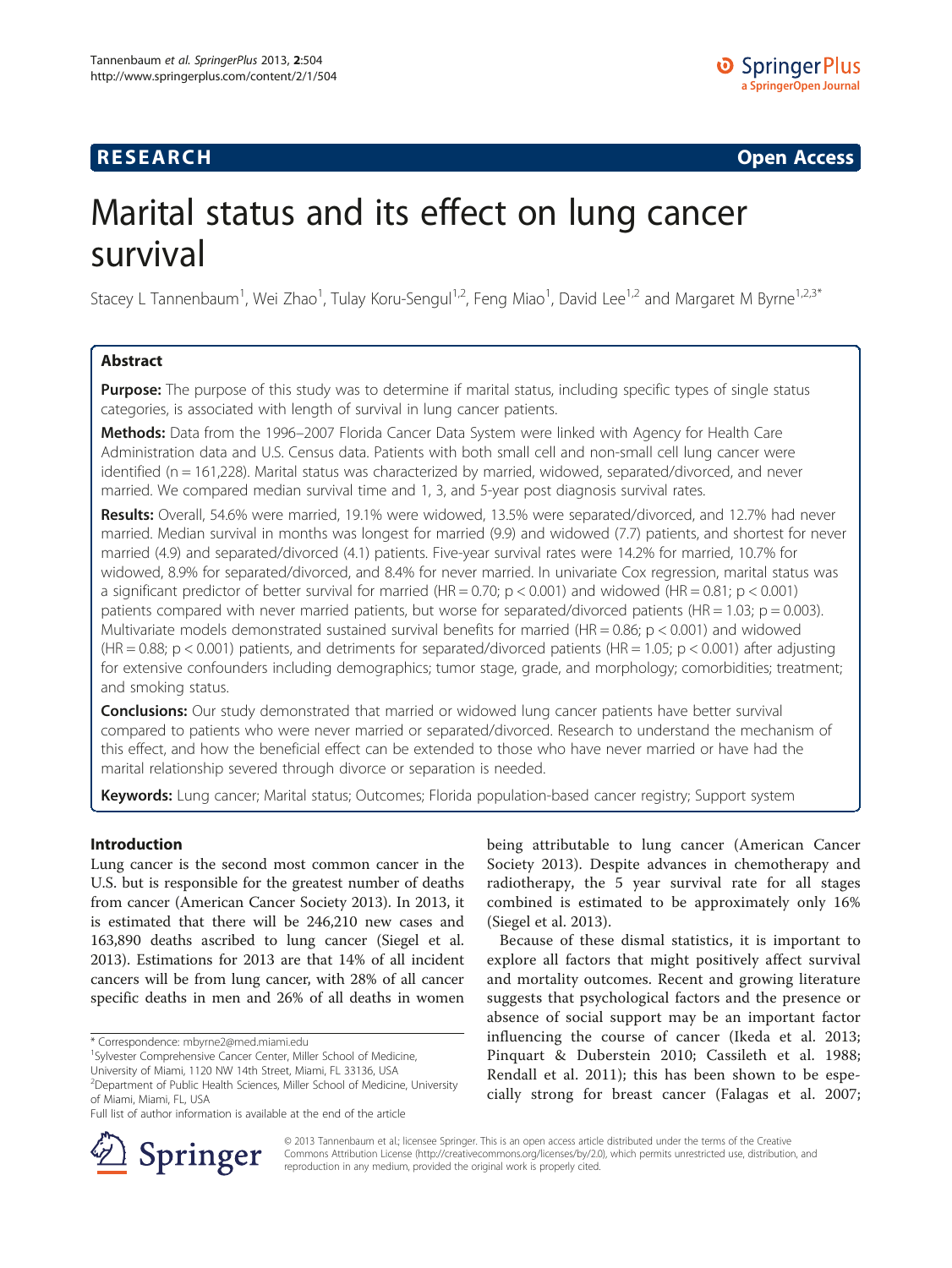Nausheen et al. [2009](#page-8-0)). There have been mixed results in the literature regarding the specific association of lung cancer survival and marital status. One study showed that marital status is an independent factor for predicting overall survival in both men and women (Kravdal & Syse [2011\)](#page-8-0). However another found that marriage was not significantly predictive of survival (Siddiqui et al. [2010](#page-9-0)), and others found some benefits to marriage for men (Saito-Nakaya et al. [2008](#page-9-0)). The purpose of this study was to assess, using a large comprehensive population-based dataset, whether marital status is an independent predictor of lung cancer survival.

# Methods

# Data

Data from two databases (1996–2007) were linked via patient ID number to form the base dataset for this study: The Florida Cancer Data System (FCDS) data and Florida's Agency for Health Care Administration (AHCA) dataset. The matches were confirmed with the patient's date of birth and gender. In addition, patients' residency was used to approximate patient level socioeconomic status (SES). From the U.S. Census, we obtained tract-level information on the percentage of households in a tract with income below the federal poverty line. Each tract was categorized as: lowest  $(\geq 20\%)$ , middle-low  $(\geq 10$  and  $\lt 20\%)$ , middle high ( $\geq$ 5 and < 10%), and highest (<5%) SES based on percentage of households in the tract living in poverty. Individuals living in each tract were assigned that tract's SES level.

Diagnoses and procedure codes on all patients with lung cancer treated at Florida in- and out-patient hospitals and free-standing surgical and radiological treatment centers were obtained from the AHCA database (Agency for Healthcare Administration [2012](#page-8-0)).

The FCDS is a population-based registry mandated by law to report all cases of cancer in the state of Florida, with the exception of those diagnosed and treated by the Veterans Affairs. Approximately 95% of all incident cases of cancer are captured. Our sample is representative of the population of lung cancer patients in Florida. As we were only interested in lung cancer, we included only those cases coded as lung cancer in the registry. From FCDS data, we captured incident cases of lung cancer, stage of disease at diagnosis and other disease characteristics, medical history, patient demographics, and methods of treatment (Florida Cancer Data System [2012](#page-8-0)).

Although we used only lung cancer cases in Florida, using FCDS data has several advantages over the main alternative, which is SEER data. First, we had the ability to link the registry data to an administrative database, AHCA data, which enabled us to enrich our control variables with information on all diagnoses and procedures. Being able to account for all comorbidities is a major strength of

the study. Second, although SEER-Medicare linked data is available and would have allowed for analyses that include diagnoses, this would largely be restricted to patients 65 years and older. Our population, on the other hand, covers an age range from 18 to 110 years old. As the development of cancer in those living below the poverty line, among tobacco users, and among certain minorities commonly occurs at a younger age, a restriction to 65 years and older with the SEER-Medicare data would be much more limiting.

# Variables

Overall survival, our primary endpoint, was defined as time from diagnosis to date of death or last follow-up date.

FCDS data was used to determine date of death. If FCDS did not have a date of death, FCDS and AHCA data were compared to obtain the latest date of contact. Patients without a date of death were considered to have censored data and could either be alive, or be dead and have been lost to follow up in the FCDS through moving out of the state or some other means. Our main predictor of interest was marital status which was categorized as married, widowed, separated/divorced, or never married. Following the methodology of other studies (e.g., 9,14-16), we combined separated and divorced patients into one category. In Florida, legal separation is not necessary prior to getting divorced but there are provisions of the law whereby separated partners receive the same alimony and child support payments as do divorced partners. In addition, getting divorced in Florida is easy and quick, and so divorce may be as attractive an option as separation in some cases. Therefore, those in the separated and divorced categories are likely to be more similar to each other than to other categories. Also, as the total number in the separated category was small (3.2% of the total sample), it was not feasible to analyze them separately.

Other factors used as covariates in the regression models were added in a sequential-block stepwise fashion. Demographic characteristics included race (White, Black, Other), ethnicity (Hispanic, non-Hispanic), socioeconomic status (SES; lowest  $[≥20%$  of the tract living below the federal poverty line], middle-low  $\lfloor \geq 10\% \rfloor$  and  $\lt 20\%$ ], middle-high [≥5% and <10%] and, highest [<5%]), gender, primary payer at diagnosis (private, Medicaid, Medicare, Defense/Military/Veteran, Indian Health System, uninsured, other), smoking status (never, history, current), treatment facility characteristics (teaching, non-teaching; high volume, low volume), and geographic location (rural, urban). Clinico-pathological characteristics were tumor grade (undifferentiated, poorly-differentiated, moderatelydifferentiated, well-differentiated, other), tumor SEER summary stage (localized, regional direct extension with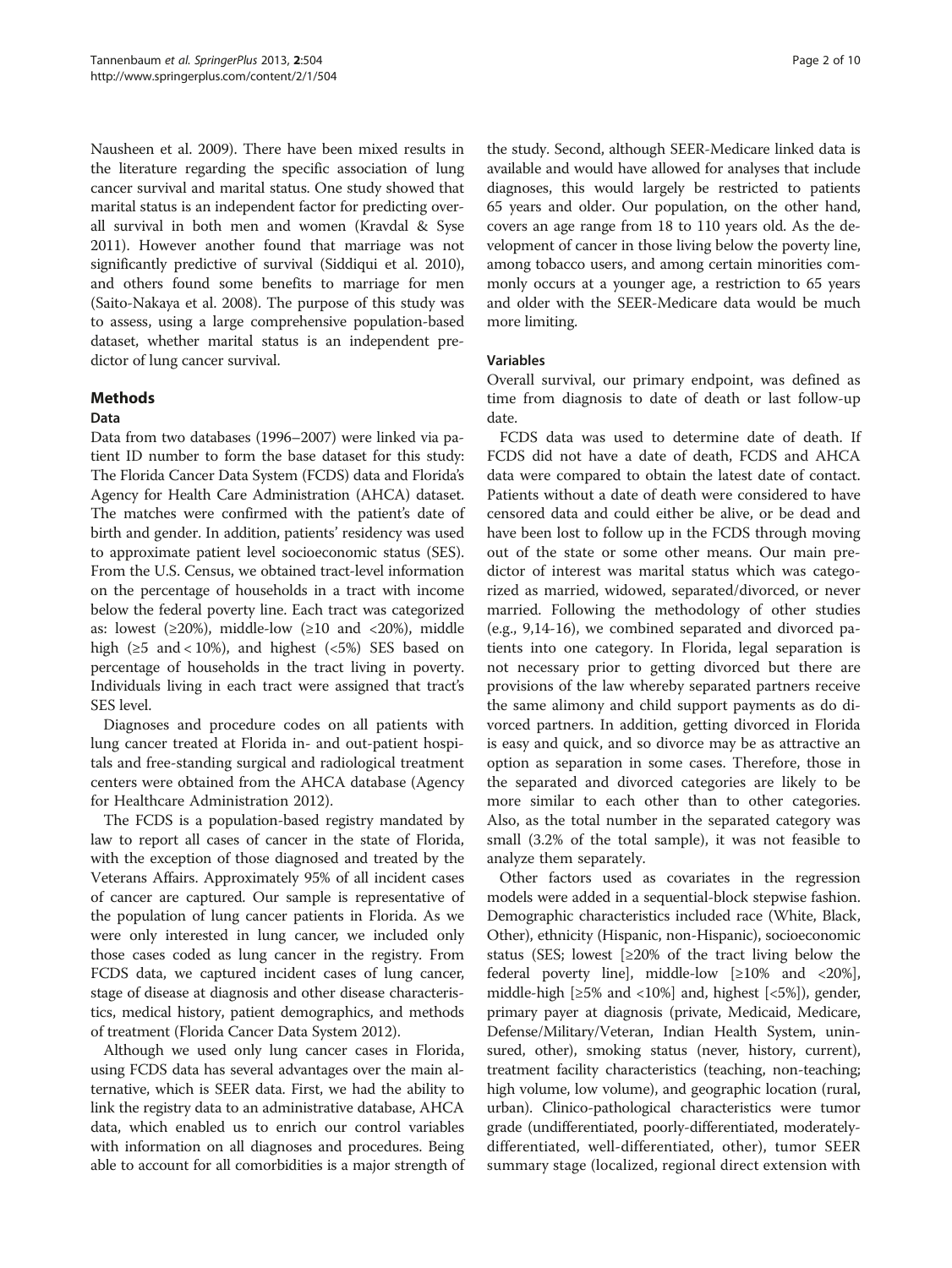or without lymph nodes, regional lymph nodes only, distant), lymph node status (positive, negative), type of treatments (chemotherapy [yes/no], radiation [yes/no], surgery [yes/no]), and type of cancer (non-small cell, small cell). The final block of covariates added to the full model was the 31 Elixhauser comorbid conditions (yes/no) based on ICD-9 codes in the AHCA database.

## Population

Our sample included all patients ≥18 years diagnosed with lung cancer (1996–2007) in the state of Florida  $(n = 179,630)$ . We continued to follow this cohort for a 3-year period through 2010 to determine whether patients had died in this follow-up period. Non-Florida residents and patients with missing values for marital status, race, ethnicity, or SES were excluded  $(n = 18,402)$ , resulting in a total sample size of 161,228.

## Statistical analyses

Chi-square tests for contingency tables were used to examine the association of categorical variables. Overall median survival time and 1-, 3-, and 5-year survival rates were estimated by the Kaplan-Meier method. Logrank tests were used to compare the survival rates by marital status. Univariate and multivariate Cox proportional hazards regression models were used to obtain unadjusted and adjusted hazard ratios (HR) and 95% confidence intervals (95% CI). Models were adjusted by adding blocks of variables sequentially whereby model 1 was univariate with marital status as the sole explanatory variable; model 2 was multivariate adjusted for race, ethnicity, and SES; model 3 was model 2 plus all remaining demographic characteristics; model 4 was model 3 plus all clinico-pathologic characteristics; and model 5, the full model, was model 4 plus all comorbidities. Because the effect of marital status has been shown to vary by gender, we considered stratification by gender for our analyses. However, when testing for interactions between gender and marital status in the multivariate Cox regressions, no interactions were found. Therefore, gender was included as an independent predictor of survival in the models.

Patients treated in the same hospital or facility share some unmeasured characteristics that may affect clinical outcomes and therefore cannot be considered as independent observations. Thus, robust standard errors to adjust for clustering of patients within medical facilities were calculated for all models. The type-I error rate was set at 5%. The SAS v9.3 (SAS Institute Inc., Cary, NC) was used to perform all analyses. This project was approved by the University of Miami Institutional Review Board.

## Results

## Patient demographics and clinical variables

Sociodemographic and clinico-pathologic characteristics of the sample are reported in Tables [1](#page-3-0) and [2](#page-5-0). Overall, 54.6% of the patients were married, 19.1% widowed, 13.5% separated/divorced, and 12.7% never married. The majority of the patients were male (55.7%), White (92.5%), non-Hispanic (93.9%), and in the middle-high and highest SES category (54.8%). Widowed patients were the oldest (median age 7.62 years, range 23–105) followed by married (69 years, range 20–104) and never married (65 years, range 18–102). More married and widowed patients received Medicare insurance (58.4 and 76.3%, respectively) than did never married (35.8%) or separated/divorced patients (34.6%). Overall, 84.5% of the patients had more than 4 comorbidities; a larger proportion of married (87.6%) and widowed (88.2%) had more than 4 comorbidities than did never married (76.3%) or separated/divorced (74.2%). More married and widowed patients were diagnosed at the localized stage (18.3% and 18.2%, respectively) than separated/ divorced (11.8%) and never married (11.3%). The proportion of patients with the more treatable non-small cell lung cancer was higher in married (64.5%) and widowed (60.2%) compared with separated/divorced (47.1%) and never married (51.1%).

## Survival

Median survival time (MST) in months and survival rates at 1-, 3-, and 5-years post-diagnosis are displayed in Table [3](#page-6-0) and Figure [1.](#page-6-0) Married patients had the longest MST (9.9 months), followed by widowed patients (7.7 months), while never separated/divorced patients had the shortest (4.1 months). The 1-year survival rate was longest for married (44.5%) and widowed (38.8%) patients, and markedly shortest for never married (31.5% and separated/divorced patients (30.6%). This pattern held for 3- and 5-year survival rates.

## Regression analysis

Results from the 5 Cox proportional hazards regression models are shown in Table [4](#page-7-0). In the univariate model, compared to never married, a protective effect was found for married (HR 0.70;  $95\%$  CI = 0.69-0.71) and widowed (HR 0.81;  $95\%$  CI = 0.80-0.83) patients, while separated/divorced patients had slightly worse survival  $(HR \ 1.03; 95\% \ CI = 1.01 - 1.05)$ . When the final model was adjusted for all covariates (model 5), being married (HR 0.85; 95% CI = 0.81-0.89) and widowed (HR 0.88; 95% CI = 0.84-0.93) remained positively associated with better survival compared with never married, and the detrimental association of separated/divorced (HR 1.05; 95% CI =  $1.02-1.08$ ) with survival remained.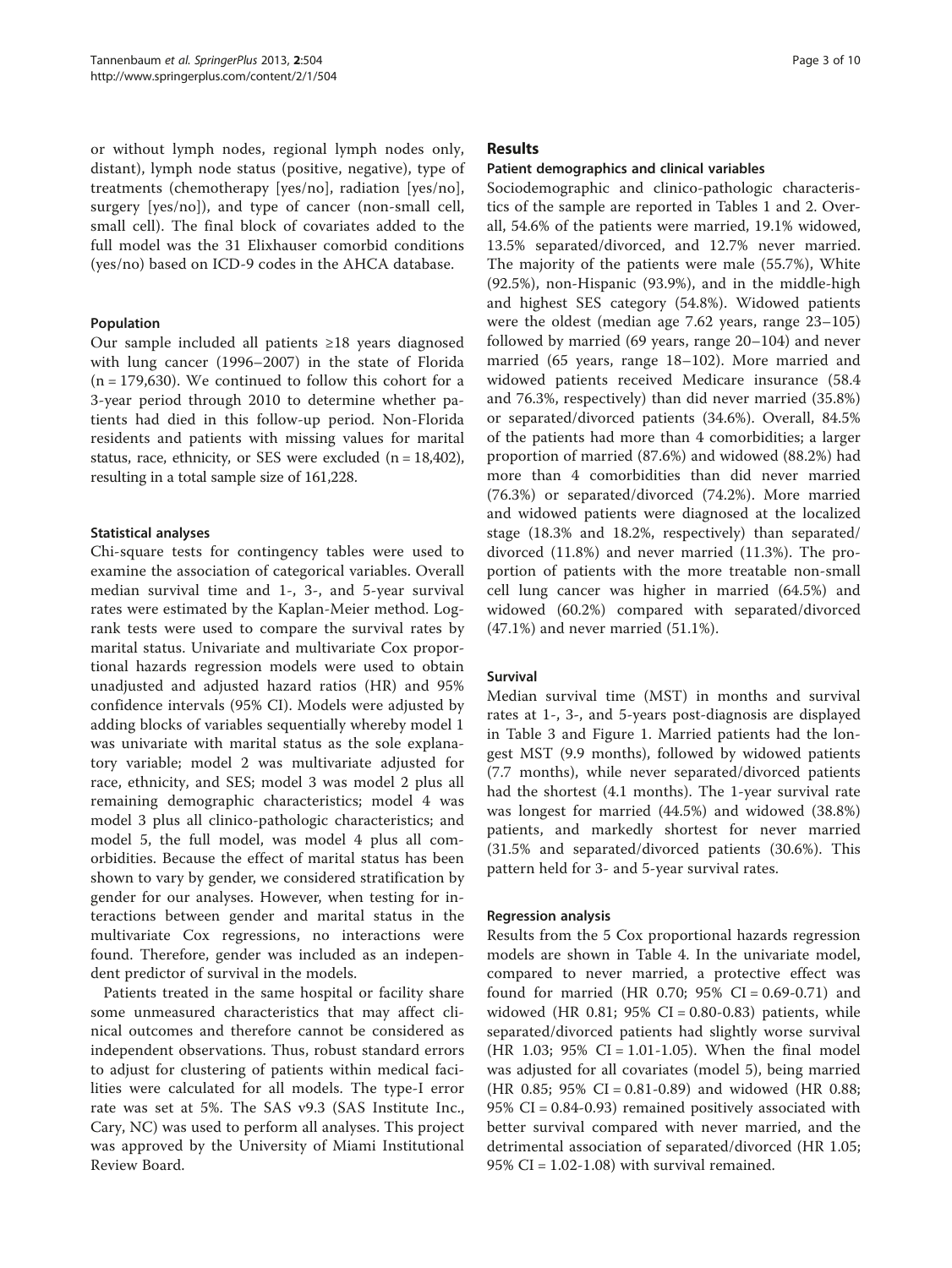| Variable             | All patients |       | Marital status at DX     |       |                    |                |           |       |                |       |  |  |
|----------------------|--------------|-------|--------------------------|-------|--------------------|----------------|-----------|-------|----------------|-------|--|--|
|                      |              |       | Never married            |       | Separated/Divorced |                | Widowed   |       | <b>Married</b> |       |  |  |
|                      |              |       | N                        | $\%$  | ${\sf N}$          | %              | ${\sf N}$ | $\%$  | N              | $\%$  |  |  |
| All patients         | 161,228      | 100.0 | 20,528                   | 100.0 | 21,789             | 100.0          | 30,866    | 100.0 | 88,045         | 100.0 |  |  |
| Marital status at DX |              |       |                          |       |                    |                |           |       |                |       |  |  |
| Never married        | 20,528       | 12.7  | 20,528                   | 100.0 |                    |                |           |       |                |       |  |  |
| Separated/Divorced   | 21,789       | 13.5  | $\overline{\phantom{a}}$ | i,    | 21,789             | 100.0          |           |       |                |       |  |  |
| Widowed              | 30,866       | 19.1  |                          |       |                    | $\overline{a}$ | 30,866    | 100.0 |                |       |  |  |
| Married              | 88,045       | 54.6  |                          |       |                    |                |           |       | 88,045         | 100.0 |  |  |
| Race                 |              |       |                          |       |                    |                |           |       |                |       |  |  |
| White                | 149,178      | 92.5  | 17,163                   | 83.6  | 19,844             | 91.1           | 28,941    | 93.8  | 83,230         | 94.5  |  |  |
| Black                | 10,975       | 6.8   | 3,227                    | 15.7  | 1,826              | 8.4            | 1,767     | 5.7   | 4,155          | 4.7   |  |  |
| Other                | 1,075        | 0.7   | 138                      | 0.7   | 119                | 0.5            | 158       | 0.5   | 660            | 0.7   |  |  |
| Hispanic origin      |              |       |                          |       |                    |                |           |       |                |       |  |  |
| Non-Hispanic         | 151,442      | 93.9  | 18,783                   | 91.5  | 20,442             | 93.8           | 29,520    | 95.6  | 82,697         | 93.9  |  |  |
| Hispanic             | 9,786        | 6.1   | 1,745                    | 8.5   | 1,347              | 6.2            | 1,346     | 4.4   | 5,348          | 6.1   |  |  |
| <b>SES</b>           |              |       |                          |       |                    |                |           |       |                |       |  |  |
| Lowest               | 20,668       | 12.8  | 4,674                    | 22.8  | 3,723              | 17.1           | 3,755     | 12.2  | 8,516          | 9.7   |  |  |
| Middle-Low           | 52,264       | 32.4  | 6,912                    | 33.7  | 7,818              | 35.9           | 9,999     | 32.4  | 27,535         | 31.3  |  |  |
| Middle-High          | 60,415       | 37.5  | 6,453                    | 31.4  | 7,334              | 33.7           | 12,053    | 39.0  | 34,575         | 39.3  |  |  |
| Highest              | 27,881       | 17.3  | 2,489                    | 12.1  | 2,914              | 13.4           | 5,059     | 16.4  | 17,419         | 19.8  |  |  |
| Vital status         |              |       |                          |       |                    |                |           |       |                |       |  |  |
| Alive                | 21,919       | 13.6  | 2,376                    | 11.6  | 2,332              | 10.7           | 3,685     | 11.9  | 13,526         | 15.4  |  |  |
| Dead                 | 139,309      | 86.4  | 18,152                   | 88.4  | 19,457             | 89.3           | 27,181    | 88.1  | 74,519         | 84.6  |  |  |
| FCDS tobacco use     |              |       |                          |       |                    |                |           |       |                |       |  |  |
| Never smoke          | 14,001       | 8.7   | 1,409                    | 6.9   | 1,068              | 4.9            | 3,683     | 11.9  | 7,841          | 8.9   |  |  |
| History smoke        | 64,008       | 39.7  | 5,247                    | 25.6  | 5,244              | 24.1           | 13,505    | 43.8  | 40,012         | 45.4  |  |  |
| Current smoke        | 54,425       | 33.8  | 7,989                    | 38.9  | 8,031              | 36.9           | 9,711     | 31.5  | 28,694         | 32.6  |  |  |
| Unknown              | 28,794       | 17.9  | 5,883                    | 28.7  | 7,446              | 34.2           | 3,967     | 12.9  | 11,498         | 13.1  |  |  |
| Age at diagnosis     |              |       |                          |       |                    |                |           |       |                |       |  |  |
| Mean                 | 69.8         |       | 65.2                     |       | 67.9               |                | 76.2      |       | 69.0           |       |  |  |
| Std                  | 11.2         |       | 12.6                     |       | 12.1               |                | $8.7\,$   |       | 10.4           |       |  |  |
| Median               | 71.0         |       | 66.0                     |       | 68.0               |                | 77.0      |       | 70.0           |       |  |  |
| Q1                   | 63.0         |       | 56.0                     |       | 59.0               |                | 71.0      |       | 63.0           |       |  |  |
| Q3                   | 78.0         |       | 75.0                     |       | 76.0               |                | 82.0      |       | 76.0           |       |  |  |
| Min                  | 18.0         |       | 18.0                     |       | 25.0               |                | 23.0      |       | 20.0           |       |  |  |
| Max                  | 110.0        |       | 102.0                    |       | 110.0              |                | 105.0     |       | 104.0          |       |  |  |
| Sex                  |              |       |                          |       |                    |                |           |       |                |       |  |  |
| Female               | 71,386       | 44.3  | 7,233                    | 35.2  | 11,256             | 51.7           | 22,236    | 72.0  | 30,661         | 34.8  |  |  |
| Male                 | 89,842       | 55.7  | 13,295                   | 64.8  | 10,533             | 48.3           | 8,630     | 28.0  | 57,384         | 65.2  |  |  |
| Insurance status     |              |       |                          |       |                    |                |           |       |                |       |  |  |
| Uninsured            | 5,486        | 3.4   | 1,672                    | 8.1   | 1,222              | 5.6            | 426       | 1.4   | 2,166          | 2.5   |  |  |
| Private insurance    | 30,342       | 18.8  | 3,539                    | 17.2  | 3,419              | 15.7           | 3,973     | 12.9  | 19,411         | 22.0  |  |  |
| Medicaid             | 5,644        | 3.5   | 1,877                    | 9.1   | 1,440              | 6.6            | 529       | 1.7   | 1,798          | 2.0   |  |  |
| Medicare             | 89,820       | 55.7  | 7,349                    | 35.8  | 7,536              | 34.6           | 23,553    | 76.3  | 51,382         | 58.4  |  |  |

# <span id="page-3-0"></span>Table 1 Demographic characteristics of lung cancer by marital status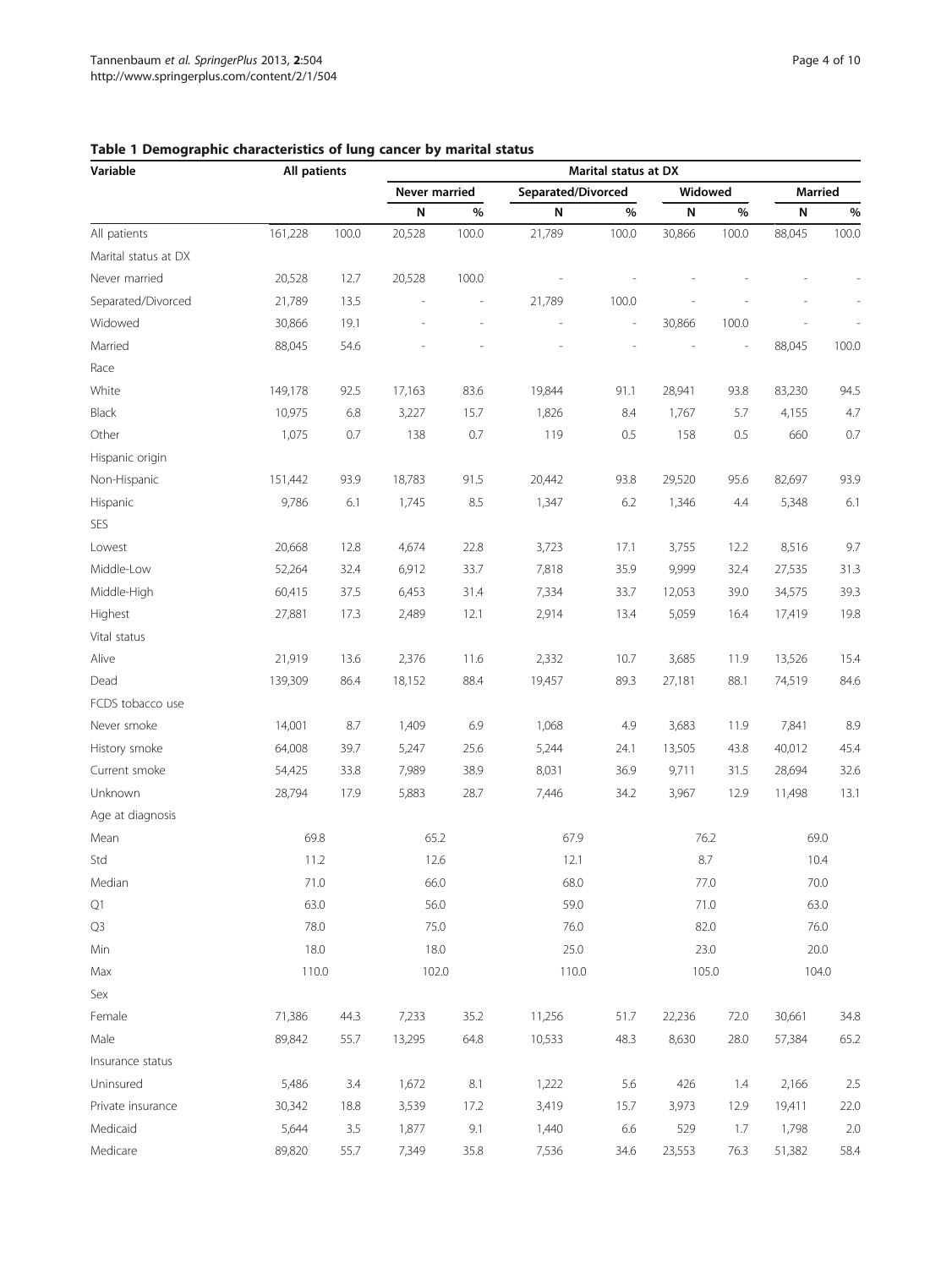| Defense/Military/Veteran    | 2,385   | 1.5  | 341    | 1.7  | 290    | 1.3  | 233    | 0.8  | 1,521  | 1.7  |
|-----------------------------|---------|------|--------|------|--------|------|--------|------|--------|------|
| Indian/Public               | 220     | 0.1  | 65     | 0.3  | 54     | 0.2  | 31     | 0.1  | 70     | 0.1  |
| Insurance, NOS              | 10,491  | 6.5  | 1,232  | 6.0  | 1,210  | 5.6  | 1,040  | 3.4  | 7,009  | 8.0  |
| Unknown                     | 16,840  | 10.4 | 4,453  | 21.7 | 6,618  | 30.4 | 1,081  | 3.5  | 4,688  | 5.3  |
| Urban Rural by zip code     |         |      |        |      |        |      |        |      |        |      |
| Urban                       | 150,025 | 93.1 | 18,998 | 92.5 | 20,259 | 93.0 | 28,966 | 93.8 | 81,802 | 92.9 |
| Rural                       | 11,203  | 6.9  | 1,530  | 7.5  | 1,530  | 7.0  | 1,900  | 6.2  | 6,243  | 7.1  |
| AAMC 2005 teaching hospital |         |      |        |      |        |      |        |      |        |      |
| Non-teaching hospital       | 149,258 | 92.6 | 18,574 | 90.5 | 20,184 | 92.6 | 29,165 | 94.5 | 81,335 | 92.4 |
| Teaching hospital           | 11,970  | 7.4  | 1,954  | 9.5  | 1,605  | 7.4  | 1,701  | 5.5  | 6,710  | 7.6  |
| Hospital volume             |         |      |        |      |        |      |        |      |        |      |
| Low                         | 103,348 | 64.1 | 11,804 | 57.5 | 11,038 | 50.7 | 21,685 | 70.3 | 58,821 | 66.8 |
| High                        | 57,880  | 35.9 | 8,724  | 42.5 | 10,751 | 49.3 | 9,181  | 29.7 | 29,224 | 33.2 |

Table 1 Demographic characteristics of lung cancer by marital status (Continued)

SES = Socioeconomic Status (percent living below poverty line); Lowest (≥20%); Middle-low (≥10% and <20%); Middle-high (≥5% and <10%); Highest (<5%).

# **Discussion**

Previous research has shown an association between marital status and survival in lung cancer, and that this association may be increasing over time (Kravdal & Syse [2011\)](#page-8-0). For example, California Cancer Registry data has been used to test for overall associations of survival with marital status in lung cancer patients. This research found that for both extensive stage SCLC (HR 1.179; p < 0.001) and NSCLC (HR 1.175; 95% CI = 1.122- 1.229), there are significant survival differences between unmarried and married patients (Ou et al. [2008](#page-9-0); Ou et al. [2009](#page-9-0)). However, there are inconsistencies in the results of studies that have explored the relative survival disadvantage of different unmarried status categories. In addition, not all studies have been able to control well for treatment and comorbidity confounding variables. Thus, the goal of this study was to explore the association of marital status with survival following a diagnosis of lung cancer using data that is representative of the Florida state population and which allows for controlling for all demographic, clinical and comorbid variables. Our main finding was that married and widowed Floridian patients with lung cancer have a survival benefit compared with those who had never married, and that separated/divorced patients had worse survival than never married patients. These findings remained significant after inclusion of all demographic, clinico-pathologic, treatment and comorbidity variables in a fully adjusted Cox regression model.

Our findings are in concordance with some, but not all of the previous literature. Similar to our findings, Manzoli et al. (Manzoli et al. [2007\)](#page-8-0) found that separated/divorced cancer patients had the worst survival of any marital status group. Conversely, a number of other study have found that never-married patients have worse survival than both widowed and separated/

divorced patients (Pinquart & Duberstein [2010](#page-9-0); Kravdal & Syse [2011;](#page-8-0) Kravdal [2013](#page-8-0); Kravdal [2001\)](#page-8-0), at least for some categories of patients. Early data from Norway (women diagnosed with cancer between 1996 and 1990 (Kvikstad et al. [1995](#page-8-0))) showed that divorced women had an overall increased hazard ratio of  $1.17$  (95% CI =  $1.07-1.27$ ) for cancers including lung cancer compared to married women, whereas widows had no increased risk. However, in 2001, Kravdal (Kravdal [2001](#page-8-0)) found that for Norwegian women with lung cancer, being widowed was associated with the worst survival outcomes (HR 1.19;  $95\%$  CI = 1.09-1.30) compared with married women. The same study showed that, for male lung cancer patients, never married status was associated with the worst outcomes (HR 1.23;  $95\%$  CI = 1.16-1.30), whereas widowhood was associated with only half that detrimental effect (HR 1.12; 95% CI = 1.10-1.20). In the most recent data from Norway, a status of never married was found to be worst for both men and women with lung cancer, but the order of the relationship of widowed and divorced/separated status to survival was different for men and women (Kravdal [2013\)](#page-8-0).

Other studies have divided divorced and separated individuals into discrete categories. One such study found that separated status carried the worst survival outcomes for 5-year and 10-year relative survival for cancer patients – approximately 72% and 64% the survival time of married patients (Sprehn et al. [2009](#page-9-0)). Another study (Lai et al. [1999](#page-8-0)), which explored SEER data for each cancer type separately, found the relative risk scores (compared to married) to be 1.18 for single, 1.16 for separated, 1.13 for divorced, and 1.08 for widowed male lung cancer patients (all significant differences); but no significant difference among relative risk scores for females.

Although many studies have found differences, albeit in inconsistent ways, among the different categories of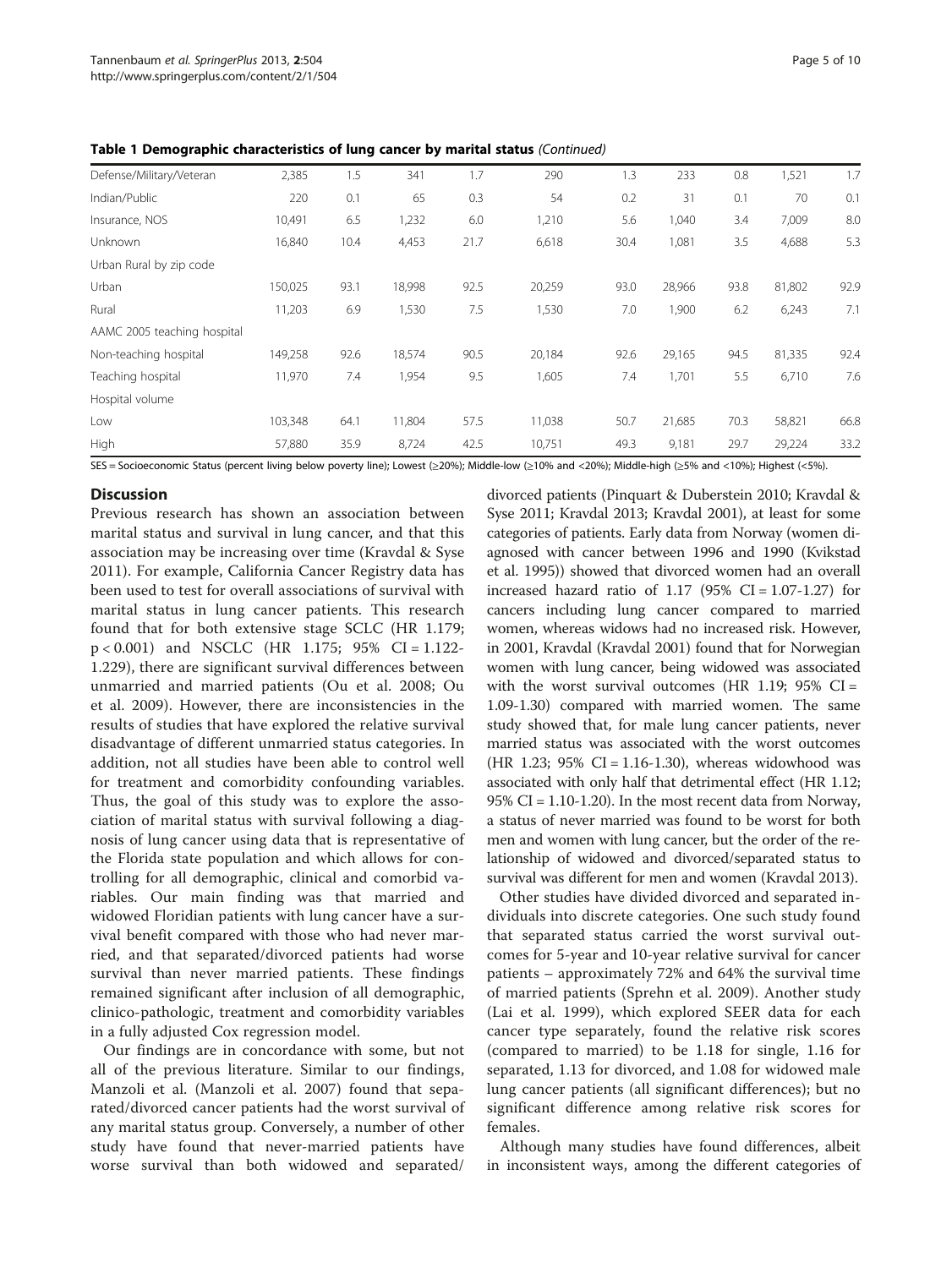<span id="page-5-0"></span>

| <b>Table 2 Pathological and clinical characteristics</b> |  |  |  |
|----------------------------------------------------------|--|--|--|
|----------------------------------------------------------|--|--|--|

| Variable                                 | All patients |       | Marital status at DX |       |        |                    |        |         |        |                |  |  |
|------------------------------------------|--------------|-------|----------------------|-------|--------|--------------------|--------|---------|--------|----------------|--|--|
|                                          |              |       | Never married        |       |        | Separated/Divorced |        | Widowed |        | <b>Married</b> |  |  |
|                                          | N            | %     | N                    | %     | N      | %                  | N      | %       | N      | %              |  |  |
| All                                      | 161,228      | 100.0 | 20,528               | 100.0 | 21,789 | 100.0              | 30,866 | 100.0   | 88,045 | 100.0          |  |  |
| Co-morbidity                             |              |       |                      |       |        |                    |        |         |        |                |  |  |
| None                                     | 12,754       | 7.9   | 2,978                | 14.5  | 3,509  | 16.1               | 1,516  | 4.9     | 4,751  | 5.4            |  |  |
| $1 - 2$                                  | 3,793        | 2.4   | 667                  | 3.2   | 761    | 3.5                | 583    | 1.9     | 1,782  | 2.0            |  |  |
| $3 \sim 4$                               | 8,477        | 5.3   | 1,216                | 5.9   | 1,348  | 6.2                | 1,544  | 5.0     | 4,369  | 5.0            |  |  |
| >4                                       | 136,204      | 84.5  | 15,667               | 76.3  | 16,171 | 74.2               | 27,223 | 88.2    | 77,143 | 87.6           |  |  |
| SEER stage                               |              |       |                      |       |        |                    |        |         |        |                |  |  |
| Localized                                | 26,672       | 16.5  | 2,316                | 11.3  | 2,572  | 11.8               | 5,632  | 18.2    | 16,152 | 18.3           |  |  |
| Regional, direct extension ± lymph nodes | 19,478       | 12.1  | 2,184                | 10.6  | 2,153  | 9.9                | 3,765  | 12.2    | 11,376 | 12.9           |  |  |
| Regional, lymph nodes only               | 13,820       | 8.6   | 1,371                | 6.7   | 1,486  | 6.8                | 2,697  | 8.7     | 8,266  | 9.4            |  |  |
| Distant                                  | 64,374       | 39.9  | 8,049                | 39.2  | 7,415  | 34.0               | 12,571 | 40.7    | 36,339 | 41.3           |  |  |
| Unknown/Unstaged                         | 36,884       | 22.9  | 6,608                | 32.2  | 8,163  | 37.5               | 6,201  | 20.1    | 15,912 | 18.1           |  |  |
| Types of lung cancer                     |              |       |                      |       |        |                    |        |         |        |                |  |  |
| SCLC                                     | 20,073       | 12.5  | 2,250                | 11.0  | 2,358  | 10.8               | 4,012  | 13.0    | 11,453 | 13.0           |  |  |
| <b>NSCLC</b>                             | 96,134       | 59.6  | 10,493               | 51.1  | 10,270 | 47.1               | 18,589 | 60.2    | 56,782 | 64.5           |  |  |
| Other                                    | 45,021       | 27.9  | 7,785                | 37.9  | 9,161  | 42.0               | 8,265  | 26.8    | 19,810 | 22.5           |  |  |
| Grade                                    |              |       |                      |       |        |                    |        |         |        |                |  |  |
| Undifferentiated                         | 11,780       | 7.3   | 1,264                | 6.2   | 1,399  | 6.4                | 2,292  | 7.4     | 6,825  | 7.8            |  |  |
| Poorly-differentiated                    | 37,134       | 23.0  | 4,161                | 20.3  | 4,049  | 18.6               | 6,745  | 21.9    | 22,179 | 25.2           |  |  |
| Moderately-differentiated                | 18,492       | 11.5  | 1,808                | 8.8   | 1,897  | 8.7                | 3,492  | 11.3    | 11,295 | 12.8           |  |  |
| Well-differentiated                      | 5,654        | 3.5   | 507                  | 2.5   | 535    | 2.5                | 1,188  | 3.8     | 3,424  | 3.9            |  |  |
| Unknown/not stated                       | 88,168       | 54.7  | 12,788               | 62.3  | 13,909 | 63.8               | 17,149 | 55.6    | 44,322 | 50.3           |  |  |
| Regional nodes positive                  |              |       |                      |       |        |                    |        |         |        |                |  |  |
| No                                       | 19,699       | 12.2  | 1,737                | 8.5   | 2,066  | 9.5                | 3,358  | 10.9    | 12,538 | 14.2           |  |  |
| Yes                                      | 11,604       | 7.2   | 1,105                | 5.4   | 1,271  | 5.8                | 1,770  | 5.7     | 7,458  | 8.5            |  |  |
| Unknown                                  | 129,925      | 80.6  | 17,686               | 86.2  | 18,452 | 84.7               | 25,738 | 83.4    | 68,049 | 77.3           |  |  |
| Chemotherapy                             |              |       |                      |       |        |                    |        |         |        |                |  |  |
| No                                       | 93,242       | 57.8  | 10,371               | 50.5  | 9,716  | 44.6               | 22,128 | 71.7    | 51,027 | 58.0           |  |  |
| Yes                                      | 51,037       | 31.7  | 5,855                | 28.5  | 5,933  | 27.2               | 7,395  | 24.0    | 31,854 | 36.2           |  |  |
| Unknown                                  | 16,949       | 10.5  | 4,302                | 21.0  | 6,140  | 28.2               | 1,343  | 4.4     | 5,164  | 5.9            |  |  |
| Radiation Therapy                        |              |       |                      |       |        |                    |        |         |        |                |  |  |
| No                                       | 46,765       | 29.0  | 5,948                | 29.0  | 5,054  | 23.2               | 12,691 | 41.1    | 23,072 | 26.2           |  |  |
| Yes                                      | 102,232      | 63.4  | 10,955               | 53.4  | 11,154 | 51.2               | 17,615 | 57.1    | 62,508 | 71.0           |  |  |
| Unknown                                  | 12,231       | 7.6   | 3,625                | 17.7  | 5,581  | 25.6               | 560    | 1.8     | 2,465  | $2.8\,$        |  |  |
| Surgery                                  |              |       |                      |       |        |                    |        |         |        |                |  |  |
| $\rm No$                                 | 114,045      | 70.7  | 13,607               | 66.3  | 12,571 | 57.7               | 24,659 | 79.9    | 63,208 | 71.8           |  |  |
| Yes                                      | 34,896       | 21.6  | 3,144                | 15.3  | 3,534  | 16.2               | 5,794  | 18.8    | 22,424 | 25.5           |  |  |
| Unknown                                  | 12,287       | 7.6   | 3,777                | 18.4  | 5,684  | 26.1               | 413    | 1.3     | 2,413  | 2.7            |  |  |

SES = Socioeconomic Status (percent living below poverty line); Lowest (≥20%); Middle-low (≥10% and <20%); Middle-high (≥5% and <10%); Highest (<5%).

unmarried individuals, this is not true for across the board. A review of the effect of marriage on survival broadly (Rendall et al. [2011\)](#page-9-0) found little or no differences between never married, separated/divorced, and widowed statuses. A study of lung cancer in Japan found no significant increased risk of death in widowed female lung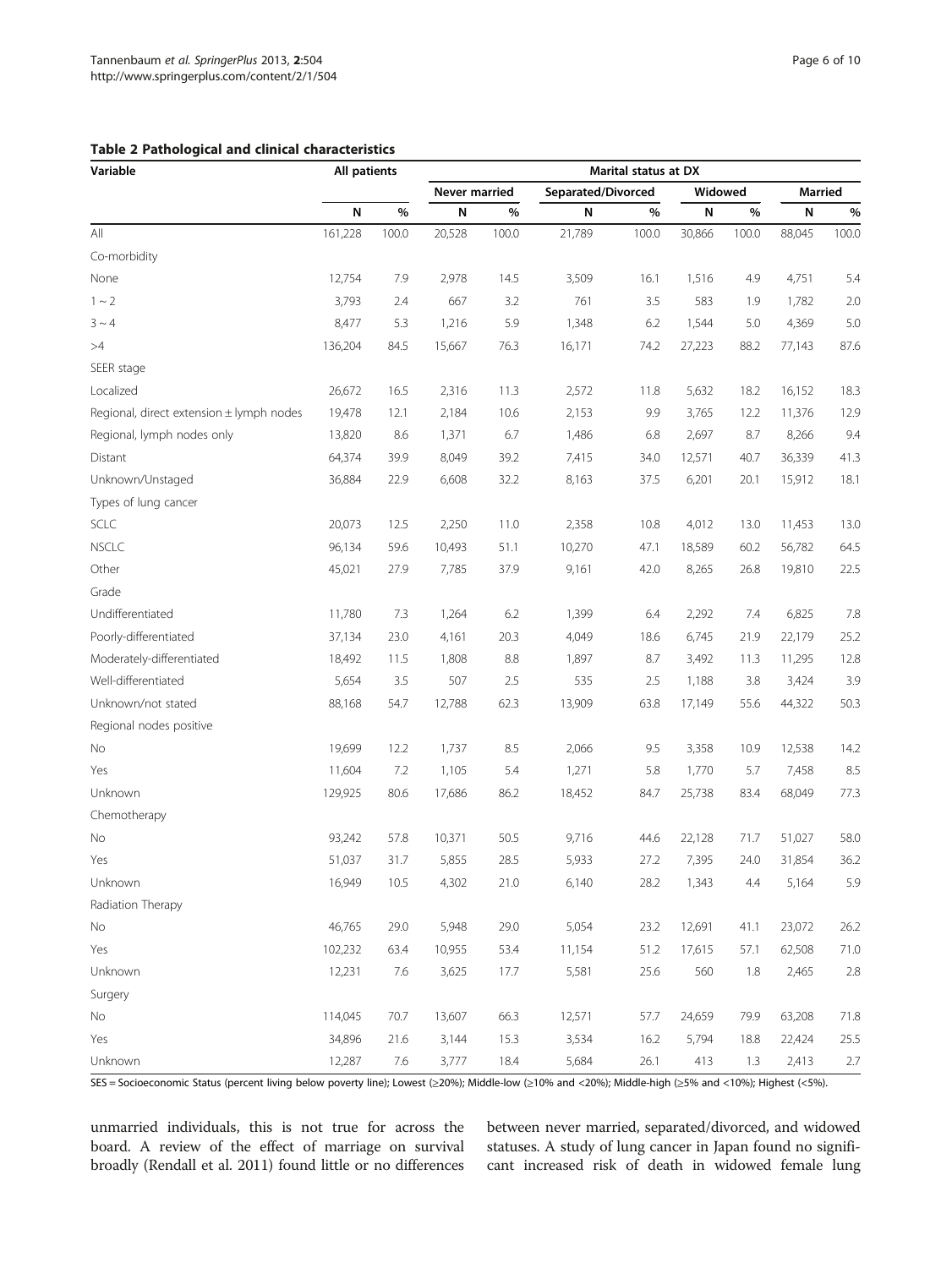<span id="page-6-0"></span>Table 3 Median survival time and survival rates,  $n = 161,228$ 

|                    | Median<br>survival (months) |      | Survival rates (%) at time<br>(yrs) after diagnosis |       |
|--------------------|-----------------------------|------|-----------------------------------------------------|-------|
|                    |                             | 1 yr | 3 yrs                                               | 5 yrs |
| Overall            | 8.1                         | 39.9 | 18.2                                                | 12.1  |
| Marital status     |                             |      |                                                     |       |
| Never married      | 4.9                         | 31.5 | 13.0                                                | 8.4   |
| Separated/Divorced | 4.1                         | 30.6 | 13.5                                                | 8.9   |
| Widowed            | 7.7                         | 38.8 | 17.2                                                | 10.7  |
| Married            | 9.9                         | 44.5 | 20.9                                                | 14.2  |
| Race               |                             |      |                                                     |       |
| White              | 8.1                         | 40.1 | 18.5                                                | 12.3  |
| Black              | 7.0                         | 36.2 | 14.5                                                | 8.9   |
| Other              | 10.2                        | 46.2 | 20.1                                                | 12.5  |
| Hispanic origin    |                             |      |                                                     |       |
| <b>No</b>          | 8.0                         | 39.8 | 18.2                                                | 12.1  |
| Yes                | 8.4                         | 40.5 | 17.9                                                | 12.1  |
| <b>SES</b>         |                             |      |                                                     |       |
| Lowest             | 6.5                         | 34.8 | 13.8                                                | 8.7   |
| Middle-Low         | 7.6                         | 38.3 | 16.8                                                | 11.0  |
| Middle-High        | 8.5                         | 41.1 | 19.4                                                | 12.8  |
| Highest            | 9.5                         | 44.0 | 21.7                                                | 15.1  |

SES = Socioeconomic Status (percent living below poverty line); Lowest (≥20%); Middle-low (≥10% and <20%); Middle-high (≥5% and <10%); Highest (<5%).

cancer patients compared to married patients, and no significant increased risk of death for separated/divorced male or female patients compared to married patients although widowed males patients had increased risk of death (HR 1.7; 95% CI = 1.2-2.5) (Saito-Nakaya et al. [2008](#page-9-0)).

One way that our results differ from much of the previous findings in the literature e.g., (Kravdal & Syse [2011](#page-8-0); Saito-Nakaya et al. [2008](#page-9-0); Kravdal [2013;](#page-8-0) Lai et al. [1999](#page-8-0)) is that we did not find differences between men and women in the relationship between marital status and survival. As gender and marital status interaction term in our Cox regression was not significant, indicating that marital status has the same modifying effect on survival in both genders, although gender does have a significant direct effect on survival, with males having worse survival then females with lung cancer (results not shown). The reason for this difference in our population from previous findings is unclear.

Our findings and these others suggest that some aspect of marriage and social networks in general seem to afford patients a comparatively longer time before succumbing to a disease. Previous studies on marriage and survival focused on the social support benefits that married couples have compared with never married or divorced/separated. For example, Pinquart (Pinquart & Duberstein [2010](#page-9-0)) posited that social networks, which would include marriage, would have effects on: biological pathways (neuroendocrine or neuro-immune pathways), health behaviors, access to health care systems and assistance with navigating its complexities, the likelihood of receiving

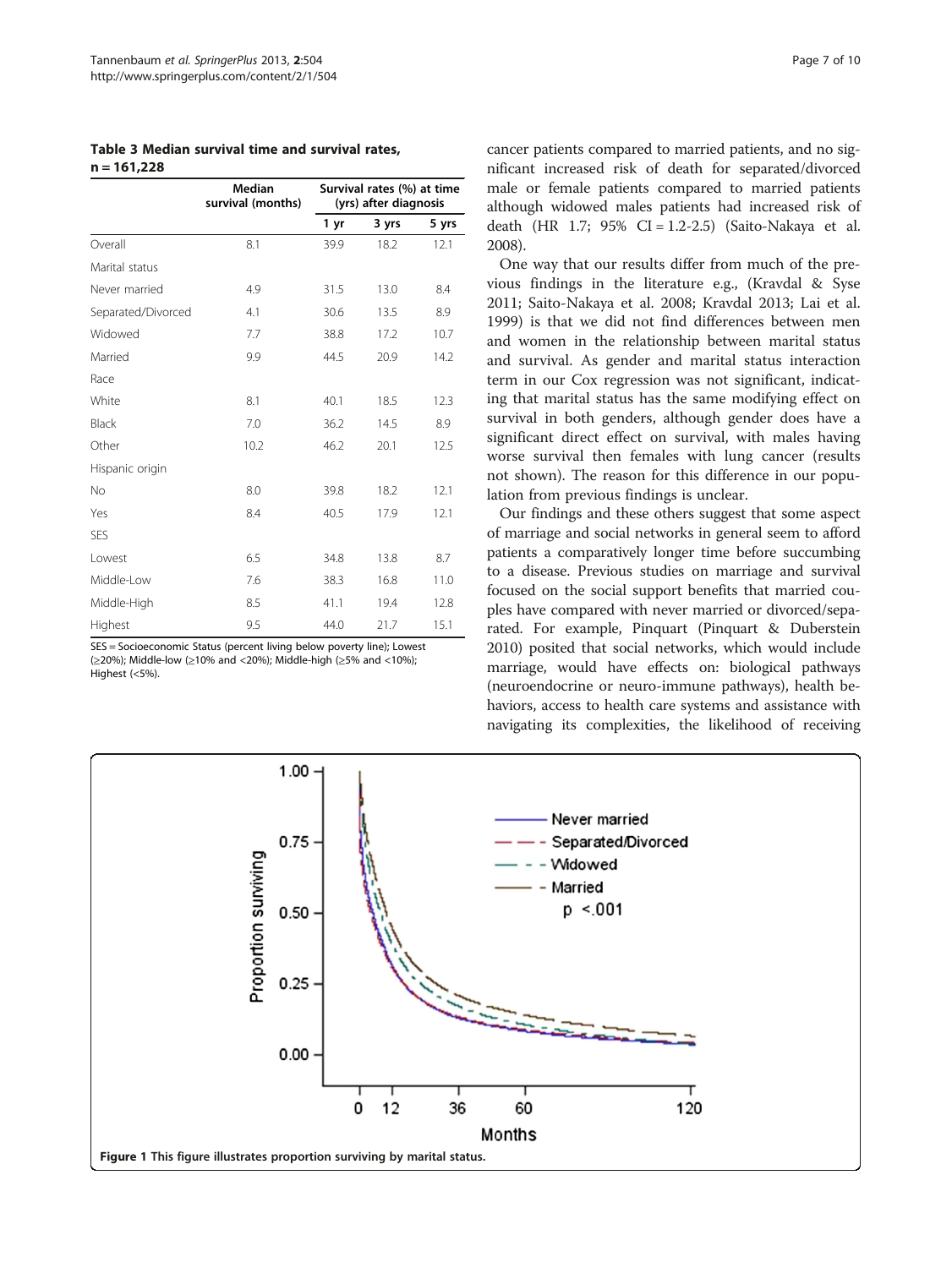# <span id="page-7-0"></span>Table 4 Proportional cox regression models, n = 161,228

|                           |                    | Model 1               |         | Model 2               |         | Model 3               |         | Model 4               |         | Model 5             |         |
|---------------------------|--------------------|-----------------------|---------|-----------------------|---------|-----------------------|---------|-----------------------|---------|---------------------|---------|
| <b>Prognostic factors</b> | Category           | HR (95% CI)           | P value | HR (95% CI)           | P value | HR (95% CI)           | P value | HR (95% CI)           | P value | HR (95% CI)         | P value |
| Marital status            | Never married      | 1.00                  |         | 1.00                  |         | 1.00                  |         | 1.00                  |         | 1.00                |         |
|                           | Separated/Divorced | 1.03 (1.01, 1.05)     | 0.003   | 1.03 (0.89, 1.20)     | 0.654   | 1.03(0.96, 1.10)      | 0.461   | 1.04 (1.01, 1.07)     | 0.008   | 1.05 (1.02, 1.08)   | < 0.001 |
|                           | Widowed            | $0.81$ $(0.80, 0.83)$ | < .001  | $0.82$ $(0.59, 1.14)$ | 0.240   | 0.77(0.63, 0.94)      | 0.010   | 0.87(0.82, 0.91)      | < 0.001 | 0.88(0.84, 0.93)    | < 0.001 |
|                           | Married            | 0.70(0.69, 0.71)      | < .001  | 0.71(0.53, 0.95)      | 0.021   | $0.70$ $(0.60, 0.83)$ | < .001  | $0.82$ (0.78, 0.87)   | < 0.001 | 0.85(0.81, 0.89)    | < 0.001 |
| Race                      | White              | 1.00                  |         | 1.00                  |         | 1.00                  |         | 1.00                  |         | 1.00                |         |
|                           | Black              | 1.12(1.10, 1.14)      | < .001  | $0.97$ $(0.88, 1.05)$ | 0.438   | 1.04(1.01, 1.07)      | 0.021   | 0.99(0.95, 1.02)      | 0.472   | 0.99(0.95, 1.02)    | 0.391   |
|                           | Other              | 0.91(0.85, 0.97)      | 0.005   | 0.91(0.85, 0.97)      | 0.007   | 1.00 (0.93, 1.08)     | 0.944   | $0.96$ $(0.89, 1.04)$ | 0.314   | 0.85(0.78, 0.93)    | < 0.001 |
| Hispanic origin           | Non-Hispanic       | 1.00                  |         | 1.00                  |         | 1.00                  |         | 1.00                  |         | 1.00                |         |
|                           | Hispanic           | 0.98(0.96, 1.01)      | 0.148   | $0.93$ $(0.85, 1.02)$ | 0.130   | 0.97(0.90, 1.06)      | 0.499   | 0.94(0.89, 0.99)      | 0.026   | 0.91(0.86, 0.96)    | < 0.001 |
| <b>SES</b>                | Lowest             | 1.00                  |         | 1.00                  |         | 1.00                  |         | 1.00                  |         | 1.00                |         |
|                           | Middle-Low         | 0.90(0.89, 0.92)      | < .001  | $0.93$ $(0.90, 0.97)$ | < 0.001 | 0.95(0.92, 0.98)      | < 0.001 | 0.96(0.93, 0.98)      | 0.002   | 0.96(0.94, 0.99)    | 0.005   |
|                           | Middle-High        | 0.84(0.83, 0.85)      | < 0.001 | 0.88(0.84, 0.93)      | < .001  | 0.90(0.86, 0.93)      | < 0.001 | 0.92(0.89, 0.95)      | < 0.001 | $0.92$ (0.90, 0.95) | < 0.001 |
|                           | Highest            | 0.77(0.76, 0.79)      | < .001  | $0.82$ (0.77, 0.88)   | < 0.001 | 0.85(0.80, 0.91)      | < .001  | $0.88$ $(0.85, 0.92)$ | < .001  | 0.89(0.85, 0.92)    | < 0.001 |

Model 1: Univariate.

Model 2: Multivariate only with Marital status + Race/Ethnicity/SES.

Model 3: Multivariate - Marital status + Race/Ethnicity/SES + demographics.

Model 4: Multivariate - Marital status + Race/Ethnicity/SES + demographics + clinical.

Model 5: Multivariate - Marital status + Race/Ethnicity/SES + demographics + clinical + individual comorbidities.

Notes: there is no interaction between marital status and race, ethnicity and SES respectively.

SES = Socioeconomic Status (percent living below poverty line); Lowest (≥20%); Middle-low (≥10% and <20%); Middle-high (≥5% and <10%); Highest (<5%).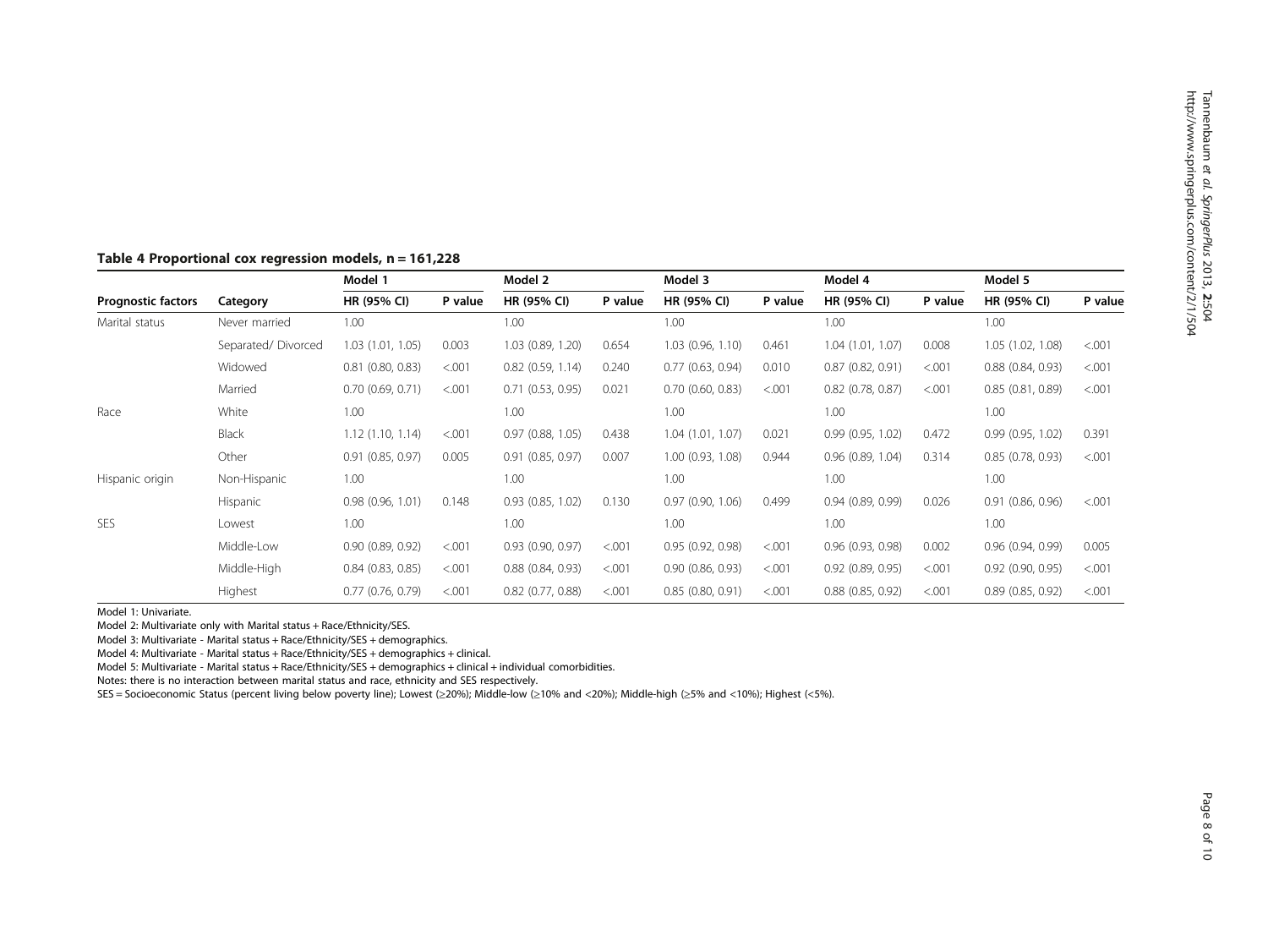<span id="page-8-0"></span>vigorous and aggressive, active cancer treatment, and psychological consequences. All of these could have direct and/or indirect effects on survival. Empirically, Luszczynska, et al. (Luszczynska et al. 2012) found that patients with perceived/received family support had improved psychological and physical quality of life. Stressrelated psychosocial factors have been shown to have a deleterious effect on survival in patients with lung cancer (Chida et al. 2008). Taniguchi et al. (Taniguchi et al. [2003\)](#page-9-0) found that men who were not married had more psychological distress than married men (Umberson [1992\)](#page-9-0). Lastly, married couples have been shown to engage in healthier lifestyle behaviors and less risky behaviors compared with unmarried couples (Krieger 1992).

This study had some limitations. It was a cross-sectional study so causality could not be assessed. However, as this was a linkage of databases some of the information was collected at a later time period. The databases that we have access to do not have individual-level indicators of SES; therefore, we used neighborhood-level poverty as a proxy. However, using neighborhood indicators of SES has been shown to be a valid and reliable methodology (29). Also, marital status was determined only at the time of diagnosis and patients' status may have changed over time.

Our study showing marital status is a strong independent predictor of survival was unique in that we had a linkage of two large databases: 1) the FCDS registry containing incident cancer cases plus other demographic information and 2) AHCA database, providing codes for diagnoses and procedures received as the patient went forward with treatments for a large age range of patients (18–110 years). In addition, we had valid proxy of individual SES information utilizing information from the U.S. Census. With this information we were able to control for demographic and clinico-pathological characteristics, (i.e., tumor characteristics, hospital type, treatments) as well as comprehensive comorbidities.

# Conclusions

We found strong evidence that married and widowed patients with lung cancer fare better in terms of survival than those who never married even after adjusting for some extensive factors including some associated with social support, whereas divorced/separated patients did worse. This suggests that some other factor(s) associated with marriage – even after the marriage has ended through widowhood, but not divorce or separation– are associated with survival. Further research to fully understand these factors and how the beneficial effect can be extended to those who have never been married or have had marriage terminated through separation or divorce is needed.

#### Competing interests

The authors declare that they have no competing interests.

#### Authors' contributions

SLT, WZ, TKS, FM, DL, and MB made substantial contributions to conception and design, and acquisition of data, and analysis and interpretation of data; SLT, WZ, TKS, FM, DL, and MB have been involved in drafting the manuscript or revising it critically for important intellectual content; and SLT, WZ, TKS, FM, DL, and MB have given final approval of the version to be published.

#### **Acknowledgments**

Funding for this study was provided by James & Esther King Florida Biomedical Research Program (Grant 10KG-06).

#### Author details

<sup>1</sup>Sylvester Comprehensive Cancer Center, Miller School of Medicine, University of Miami, 1120 NW 14th Street, Miami, FL 33136, USA. <sup>2</sup>Department of Public Health Sciences, Miller School of Medicine, University of Miami, Miami, FL, USA. <sup>3</sup>Department of Surgery, Miller School of Medicine University of Miami, Miami, FL, USA.

#### Received: 8 May 2013 Accepted: 25 September 2013 Published: 3 October 2013

#### References

- Agency for Healthcare Administration (2012). Available at: [http://ahca.myflorida.](http://ahca.myflorida.com/index.shtml) [com/index.shtml](http://ahca.myflorida.com/index.shtml). Accessed April 2013
- American Cancer Society (2013) Lung Cancer (non-small cell). [http://www.cancer.org/](http://www.cancer.org/cancer/lungcancer-non-smallcell/detailedguide/non-small-cell-lung-cancer-key-statistics) [cancer/lungcancer-non-smallcell/detailedguide/non-small-cell-lung-cancer-key](http://www.cancer.org/cancer/lungcancer-non-smallcell/detailedguide/non-small-cell-lung-cancer-key-statistics)[statistics.](http://www.cancer.org/cancer/lungcancer-non-smallcell/detailedguide/non-small-cell-lung-cancer-key-statistics) Accessed 04/09/2013
- Cassileth BR, Walsh WP, Lusk EJ (1988) Psychosocial correlates of cancer survival: a subsequent report 3 to 8 years after cancer diagnosis. J Clin Oncol 6(11):1753–1759
- Chida Y, Hamer M, Wardle J, Steptoe A (2008) Do stress-related psychosocial factors contribute to cancer incidence and survival? Nat Clin Prac Oncol 5(8):466–475.
- Falagas ME, Zarkadoulia EA, Ioannidou EN, Peppas G, Christodoulou C, Rafailidis PI (2007) The effect of psychosocial factors on breast cancer outcome: a systematic review. Breast Cancer Res 9(4):R44. doi:10.1186/bcr1744
- Florida Cancer Data System (2012) Florida's Statewide Population-Based Cancer Registry. Available at:<http://fcds.med.miami.edu/welcome.html>. Accessed April 2013
- Ikeda A, Kawachi I, Iso H, Iwasaki M, Inoue M, Tsugane S (2013) Social support and cancer incidence and mortality: the JPHC study cohort II. Cancer Causes Control. doi:10.1007/s10552-013-0147-7
- Kravdal O (2001) The impact of marital status on cancer survival. Soc Sci Med 52(3):357–368
- Kravdal O (2013) The poorer cancer survival among the unmarried in Norway: Is much explained by comorbidities? Soc Sci Med 81:42–52. doi:10.1016/ j.socscimed.2013.01.012
- Kravdal H, Syse A (2011) Changes over time in the effect of marital status on cancer survival. BMC Public Health 11:804
- Krieger N (1992) Overcoming the absence of socioeconomic data in medical records: validation and application of a census-based methodology. Am J Public Health 82(5):703–710
- Kvikstad A, Vatten LJ, Tretli S (1995) Widowhood and divorce in relation to overall survival among middle-aged Norwegian women with cancer. Br J Cancer 71:1343–1347
- Lai H, Lai S, Krongrad A, Trapido E, Page JB, McCoy CB (1999) The effect of marital status on survival in late-stage cancer patients: An analysis based on Surveillance, Epidemiology, and End Results (SEER) data, in the United States. Int J Behav Med 6(2):150–176
- Luszczynska A, Pawlowska I, Cieslak R, Knoll N, Scholz U (2012) Social support and quality of life among lung cancer patients: a systematic review. Psychooncology. doi:10.1002/pon.3218
- Manzoli L, Villari P, Pirone G, Boccia A (2007) Marital status and mortality in the elderly: a systematic review and meta-analysis. Soc Sci Med 64:77–94
- Nausheen B, Gidron Y, Peveler R, Moss-Morris R (2009) Social support and cancer progression: a systematic review. J Psychosom Res 67(5):403–415. doi:10.1016/j.jpsychores.2008.12.012